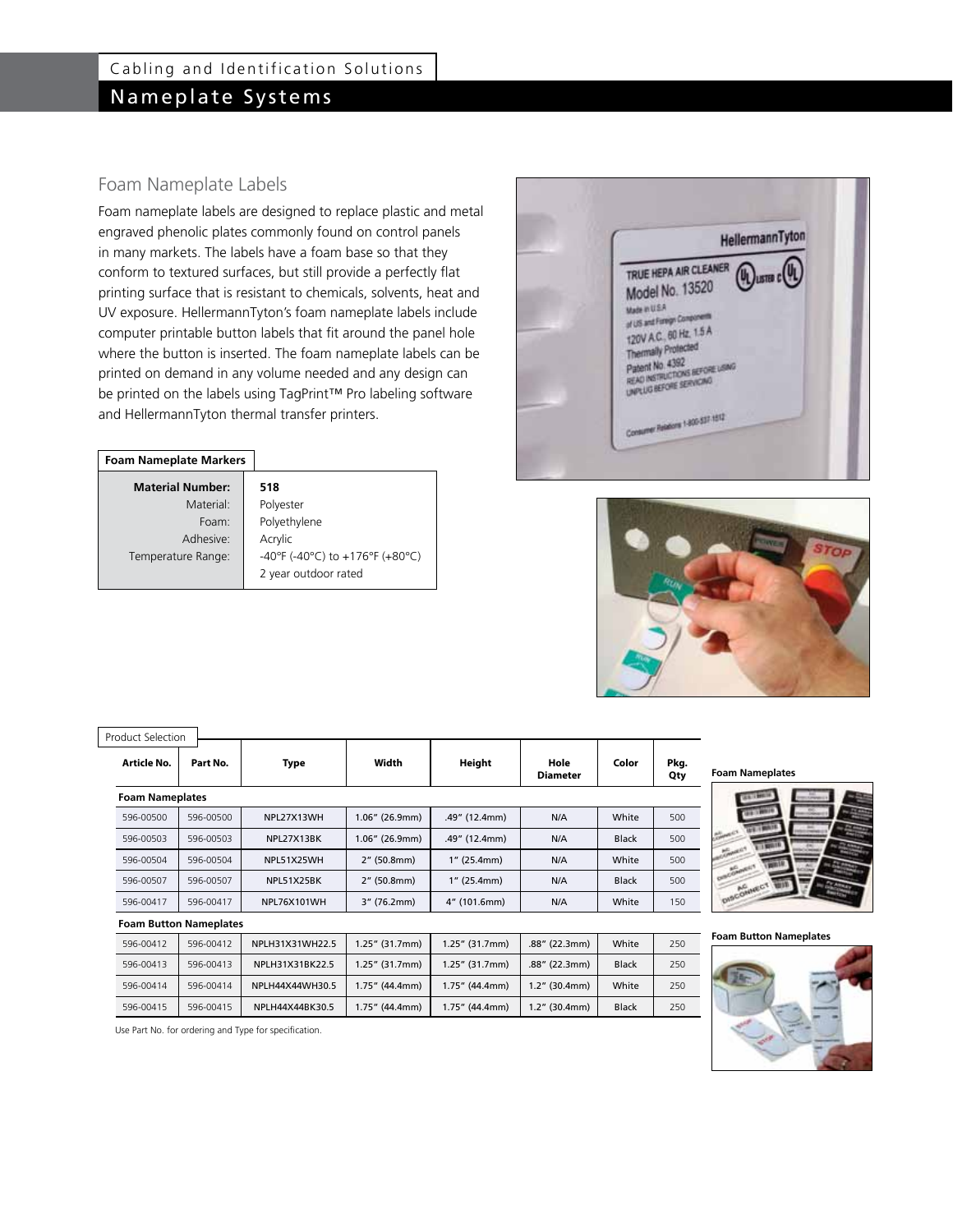# Nameplate Systems

## Plastic Nameplate Markers

HellermannTyton plastic nameplate markers are made of polycarbonate that is rated to UL94VO. The plastic nameplate markers can be mechanically mounted and include a clear polycarbonate cover that protects the printed text. Both nameplate and button nameplate designs are available. Designed for long term durability, the plastic nameplate markers still allow individual customization, on demand, while providing the performance of an engraved plate. They are excellent for use on solar control panels, electrical boxes, inverters or anything requiring long term identification.



HellermannTyton CMHF-15X25 SAMPLE

| <b>Product Selection</b>               |                                            |                 |                              |                   |                                                                |               |              |                     |            |
|----------------------------------------|--------------------------------------------|-----------------|------------------------------|-------------------|----------------------------------------------------------------|---------------|--------------|---------------------|------------|
| Article No.<br>Part No.<br><b>Type</b> |                                            | Width           | <b>Description</b><br>Length |                   | Hole<br><b>Diameter</b>                                        | Color         | Pkg.<br>Qty  | Pkg.<br><b>Type</b> |            |
|                                        | <b>Plastic Button Nameplate Bases</b>      |                 |                              |                   |                                                                |               |              |                     |            |
| 596-00189                              | 596-00189                                  | PTSA-22         | $1.12''$ (28.4mm)            | $1.87''$ (47.4mm) | Button legend base WITH LOCATORS                               | .88" (22.3mm) | <b>Black</b> | 100                 | <b>PKG</b> |
| 596-00190                              | 596-00190                                  | PTOA-22         | $1.12''$ (28.4mm)            | $1.87''$ (47.4mm) | Button legend base W/O LOCATORS                                | .88" (22.3mm) | <b>Black</b> | 100                 | <b>PKG</b> |
| <b>White Inserts</b>                   |                                            |                 |                              |                   |                                                                |               |              |                     |            |
| 596-00418                              | 596-00418                                  | <b>WPL15X27</b> | 1.06" (26.92mm)              | .59" (14.9mm)     | White insert for use in 596-00189.<br>596-00190 and 596-00191  | N/A           | White        | 360                 | <b>PKG</b> |
| 596-00419                              | 596-00419                                  | <b>WPL15X49</b> | 1.92" (48.7mm)               | .59" (14.9mm)     | White insert for use in 596-00192                              | N/A           | White        | 180                 | <b>PKG</b> |
| 596-00420                              | 596-00420                                  | <b>WPL15X67</b> | $2.63''$ (66.8mm)            | .59" (14.9mm)     | White insert for use in 596-00193                              | N/A           | <b>Black</b> | 90                  | <b>PKG</b> |
|                                        | <b>Labels For Use On Inserts</b>           |                 |                              |                   |                                                                |               |              |                     |            |
| 596-00184                              | 596-00184                                  | <b>NPL25X13</b> | $1''$ (25.4mm)               | $.5''$ (12.7mm)   | Label for use in 596-00418 insert                              | N/A           | White        | 500                 | <b>RL</b>  |
| 596-00185                              | 596-00185                                  | <b>NPL47X13</b> | 1.85" (46.9mm)               | $.5''$ (12.7mm)   | N/A<br>Label for use in 596-00419 insert                       |               | White        | 500                 | <b>RL</b>  |
| 596-00183                              | 596-00183                                  | <b>NPL63X13</b> | $2.5''$ (63.5mm)             | $.5''$ (12.7mm)   | Label for use in 596-00420 insert                              | N/A           | White        | 500                 | <b>RL</b>  |
| <b>Clear Covers</b>                    |                                            |                 |                              |                   |                                                                |               |              |                     |            |
| 596-00194                              | 596-00194                                  | <b>TC15X27</b>  | 1.06" (26.92mm)              | .59" (14.9mm)     | Clear cover for use with 596-00189,<br>596-00190 and 596-00191 | N/A           | Clear        | 360                 | <b>PKG</b> |
| 596-00195                              | 596-00195                                  | <b>TC15X49</b>  | 1.92" (48.7mm)               | .59" (14.9mm)     | Clear cover for use in 596-00192                               | N/A           | Clear        | 180                 | <b>PKG</b> |
| 596-00196                              | 596-00196                                  | <b>TC15X67</b>  | $2.63''$ (66.8mm)            | .59" (14.9mm)     | Clear cover for use in 596-00193                               | N/A           | Clear        | 90                  | <b>PKG</b> |
|                                        | <b>Plastic Nameplate Bases (Rectangle)</b> |                 |                              |                   |                                                                |               |              |                     |            |
| 596-00191                              | 596-00191                                  | LB15X27         | 1.06" (26.92mm)              | .59" (14.9mm)     | Black rectangle legend base                                    | N/A           | <b>Black</b> | 100                 | <b>PKG</b> |
| 596-00192                              | 596-00192                                  | LB15X49         | 1.92" (48.7mm)               | .59" (14.9mm)     | Black rectangle legend base                                    | N/A           | <b>Black</b> | 100                 | <b>PKG</b> |
| 596-00193                              | 596-00193                                  | LB15X67         | $2.63''$ (66.8mm)            | .59" (14.9mm)     | Black rectangle legend base                                    | N/A           | <b>Black</b> | 100                 | <b>PKG</b> |

Use Part No. for ordering and Type for specification.

Plastic nameplates are made to be assembled as kits. The black base should also include the white insert, a label for the insert and a clear cover to protect the printing. Each is sold seperately. Please see descriptions of which parts are recommended to go with the basic Plastic Button Nameplate bases and or Plastic retangular nameplate bases.

BASE + WHITE INSERT + LABEL (OPTIONAL\*) + CLEAR COVER

\*White inserts can also be directly printed using an ink jet plotter.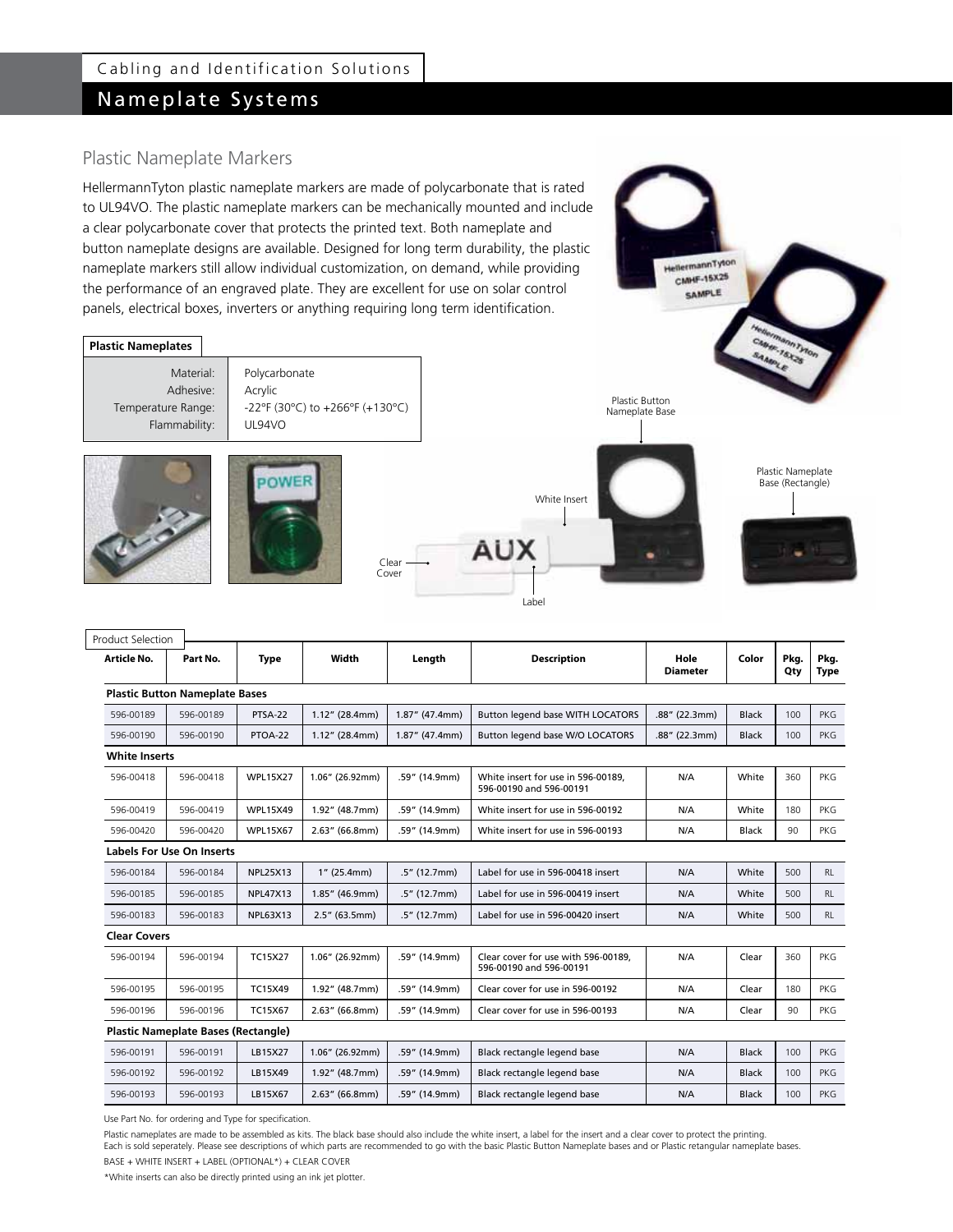## Nameplate Systems

## Continuous Vinyl Labels

HellermannTyton continuous vinyl labels come in a variety of colors and printing widths. Designed to optimize unique and custom printing designs on demand, vinyl labels allow the maximum flexibility for printing unique sizes of labels. The vinyl is UV resistant up to 5 years in outdoor applications and can be used to print warning labels, voltage markers, switch identifiers and even pipe markers using TagPrint™ Pro labeling software and any HellermannTyton thermal transfer printing system.

| <b>Continuous Vinyl Rolls</b> |                                 |
|-------------------------------|---------------------------------|
| <b>Material Number:</b>       | 1500                            |
| Material:                     | Vinyl                           |
| Adhesive:                     | Acrylic                         |
| Temperature Range:            | -40°F (-40°C) to +180°F (+82°C) |
|                               | 5 year outdoor rated            |





Using the suggested white ribbon, white text can be printed on red or black vinyl or a black ribbon can be used to print on the white vinyl.

| Product Selection               |           |                 |             |            |                                       |              |      |           |
|---------------------------------|-----------|-----------------|-------------|------------|---------------------------------------|--------------|------|-----------|
| Article No.                     | Part No.  | Type            | Width       | Length     | <b>Description</b>                    | Color        | Pkg. | Pkg.      |
|                                 |           |                 |             |            |                                       |              | Qty  | Type      |
| 558-00309                       | 558-00309 | <b>HT1WH250</b> | 1" (25.4mm) | 250' (76M) | White Vinyl on Continuous Roll        | White        |      | <b>RL</b> |
| 558-00313                       | 558-00313 | <b>HT2WH250</b> | 2" (50.8mm) | 250' (76M) | White Vinyl on Continuous Roll        | White        |      | <b>RL</b> |
| 558-00310                       | 558-00310 | <b>HT1YE250</b> | 1" (25.4mm) | 250' (76M) | Yellow Vinyl on Continuous Roll       | Yellow       |      | <b>RL</b> |
| 558-00314                       | 558-00314 | <b>HT2YE250</b> | 2" (50.8mm) | 250' (76M) | Yellow Vinyl on Continuous Roll       | Yellow       |      | <b>RL</b> |
| 558-00308                       | 558-00308 | <b>HT1RD250</b> | 1" (25.4mm) | 250' (76M) | Red Vinyl on Continuous Roll          | Red          |      | <b>RL</b> |
| 558-00312                       | 558-00312 | <b>HT2RD250</b> | 2" (50.8mm) | 250' (76M) | Red Vinyl on Continuous Roll          | Red          |      | <b>RL</b> |
| 558-00307                       | 558-00307 | <b>HT1BK250</b> | 1" (25.4mm) | 250' (76M) | <b>Black Vinyl on Continuous Roll</b> | <b>Black</b> |      | <b>RL</b> |
| 558-00311                       | 558-00311 | <b>HT2BK250</b> | 2" (50.8mm) | 250' (76M) | <b>Black Vinyl on Continuous Roll</b> | Black        |      | <b>RL</b> |
| <b>Thermal Transfer Ribbons</b> |           |                 |             |            |                                       |              |      |           |
|                                 |           |                 |             |            |                                       |              |      |           |

| 556-00189 | 556-00189       | <b>TTWHITEOUT</b>   | 4.33" (109.9mm) | 984' (300M) | White Ribbon on 1"Core,<br>Coated Side Out           | White        | EA |
|-----------|-----------------|---------------------|-----------------|-------------|------------------------------------------------------|--------------|----|
| 556-00190 | 556-00190       | <b>TTWHITEOUTSM</b> | 4.33" (109.9mm) | 250' (76M)  | White Ribbon on 1/2" Core,<br><b>Coated Side Out</b> | White        | EA |
| 556-00101 | <b>TT822OUT</b> | <b>TT822</b>        | 4.33" (109.9mm) | 984' (300M) | Black Ribbon for TT1000 & TT1210                     | <b>Black</b> | EA |

Use Part No. for ordering and Type for specification.

# TagPrint™ Pro

TagPrint Pro label creation and printing software is powerful, multifunctional and extremely easy to use. Used to provide solutions for industrial identification, TagPrint Pro speeds production and offers many options for a wide variety of labeling requirements. "What You See is What You Get" (WYSIWYG) label creation, bar coding, serialization, label sets, wire lists, graphics and text choices are just some capabilities of TagPrint Pro software. TagPrint Pro can be utilized with HellermannTyton's wide array of label options including laser, ink jet, dot matrix and thermal transfer printable labels.

| <b>Product Selection</b> |           |                                       |             |
|--------------------------|-----------|---------------------------------------|-------------|
| Article No.              | Part No.  | <b>Type</b>                           | Pkg.<br>Qty |
| 556-00022                | 556-00022 | <b>TAGPRINTPRO Version 2.0 - Full</b> |             |

Use Part No. for ordering and Type for specification.





TTM430 Printer can be used with all Thermal Printable Nameplate Labels.